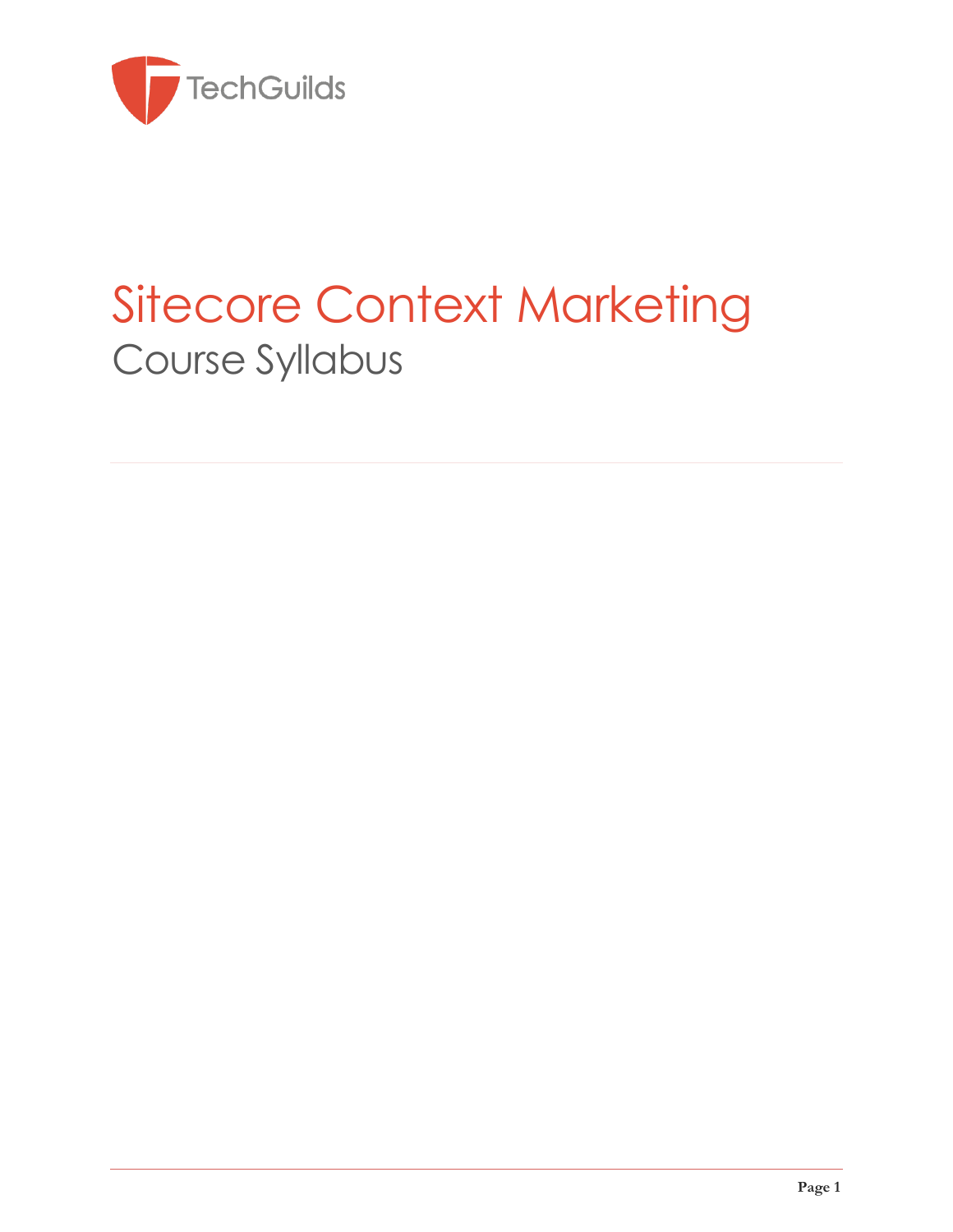## Contents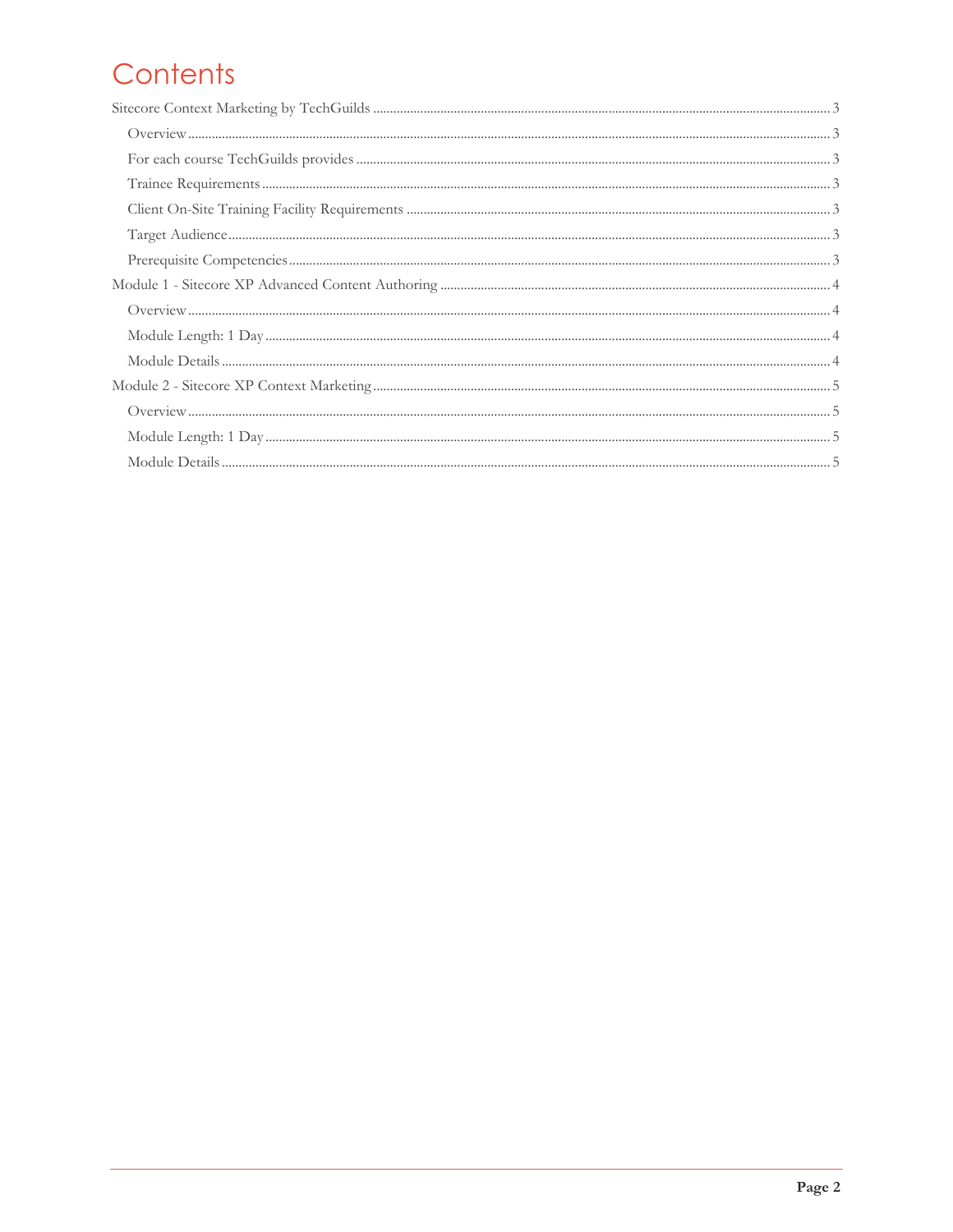### <span id="page-2-0"></span>Sitecore Context Marketing by TechGuilds

#### <span id="page-2-1"></span>**Overview**

TechGuilds is a professional services firm focused on providing implementation and mentoring services to Sitecore clients and partners. This document outlines the Sitecore Context Marketing training course designed to equip your team with the essential skills they will need to make your Sitecore XP project or practice a success.

#### <span id="page-2-2"></span>**For each course TechGuilds provides**

- Course Manuals
- Instructor(s)
- Preconfigured Lab Environments (where applicable)
- Certificate of Completion (or Certification where applicable)

#### <span id="page-2-3"></span>**Trainee Requirements**

- Windows 8+ PC/Laptop, 8 GB Ram
- Google Chrome 5 + or Internet Explorer 10 +
- Sitecore XP License

#### <span id="page-2-4"></span>**Client On-Site Training Facility Requirements**

- Internet connection
- Meeting room with projector<sup>1</sup>

#### <span id="page-2-5"></span>**Target Audience**

- Content Managers
- Marketers

 $\overline{a}$ 

- Project Managers
- Business Analysts
- Sitecore project Stakeholders

#### <span id="page-2-6"></span>**Prerequisite Competencies**

Recommended: Familiarity with web content management and HTML

<sup>1</sup> If you are unable to provide a projector, please let us know well ahead of the course date(s) so we can arrange one for the duration of the course.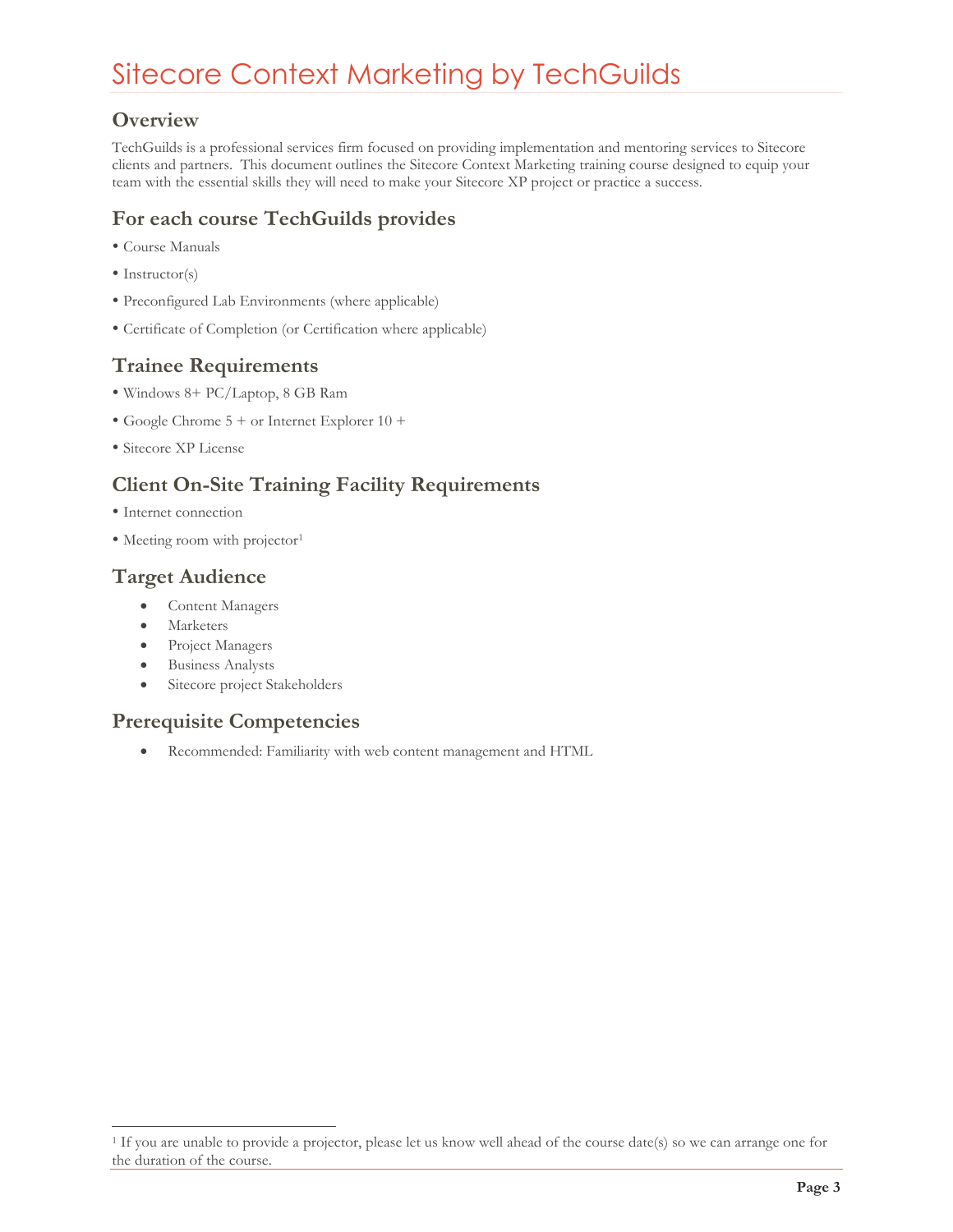### <span id="page-3-0"></span>Module 1 - Sitecore XP Advanced Content Authoring

#### <span id="page-3-1"></span>**Overview**

The TechGuilds' Sitecore XP Advanced Content Authoring module is designed to provide Content Managers with the skills they'll need to manage websites using Sitecore XP.

At the end of this course participants will have a solid understanding of Sitecore XP 8 from a content management perspective enabling them to be able to quickly, confidently and productively get the most out of Sitecore. Participants will create, edit and publish content; understand the importance of workflow(s); learn how to recover deleted content and work with Sitecore security to secure website pages and sections.

#### <span id="page-3-2"></span>**Module Length: 1 Day**

This full-day module can be run from 9 a.m. to 5 p.m. or delivered in "segments" over a desired time period.

<span id="page-3-3"></span>

| <b>Module Details</b> |
|-----------------------|
|-----------------------|

| <b>Segment</b>            | <b>Description</b>                                                                                                                                                                                                                               | <b>Duration</b> |
|---------------------------|--------------------------------------------------------------------------------------------------------------------------------------------------------------------------------------------------------------------------------------------------|-----------------|
| <b>Sitecore Overview</b>  | The Sitecore Content and Experience editors.<br>Searching for items.<br>The Media library.                                                                                                                                                       | 45 minutes      |
| <b>Break</b>              |                                                                                                                                                                                                                                                  | 10 minutes      |
| <b>Creating Content</b>   | Content editing deep dive.<br>۰<br>Content and Pages.<br>Use the Experience Editor and proofing tools.<br>Accessibility compliance.                                                                                                              | 2 hours         |
|                           | Content Lab                                                                                                                                                                                                                                      | 30 minutes      |
| <b>Lunch Break</b>        |                                                                                                                                                                                                                                                  | 1 hour          |
| <b>Securing Content</b>   | Understanding and managing Roles, Users, Subscribers and<br>$\bullet$<br>Inheritance.<br>Roles within roles and predefined roles.<br>۰<br>Using Access Viewer to validate and troubleshoot.                                                      | 1 hour          |
|                           | Security Lab                                                                                                                                                                                                                                     | 30 minutes      |
| <b>Break</b>              |                                                                                                                                                                                                                                                  | 15 minutes      |
| <b>Sitecore Workflow</b>  | Understanding the importance of Workflow from a<br>٠<br>business and Content Author's perspective.<br>The Sample Workflow.<br>Creating and editing workflows and using the Workbox.<br>Securing a workflow state for certain users.<br>$\bullet$ | 1 hour          |
| <b>Publishing Caveats</b> | Un-publishing content.<br>Restricting publishing.<br>Auto-publishing.<br>Previewing an item.                                                                                                                                                     | 30 minutes      |
|                           | Publishing & Workflow Lab                                                                                                                                                                                                                        | 30 minutes      |